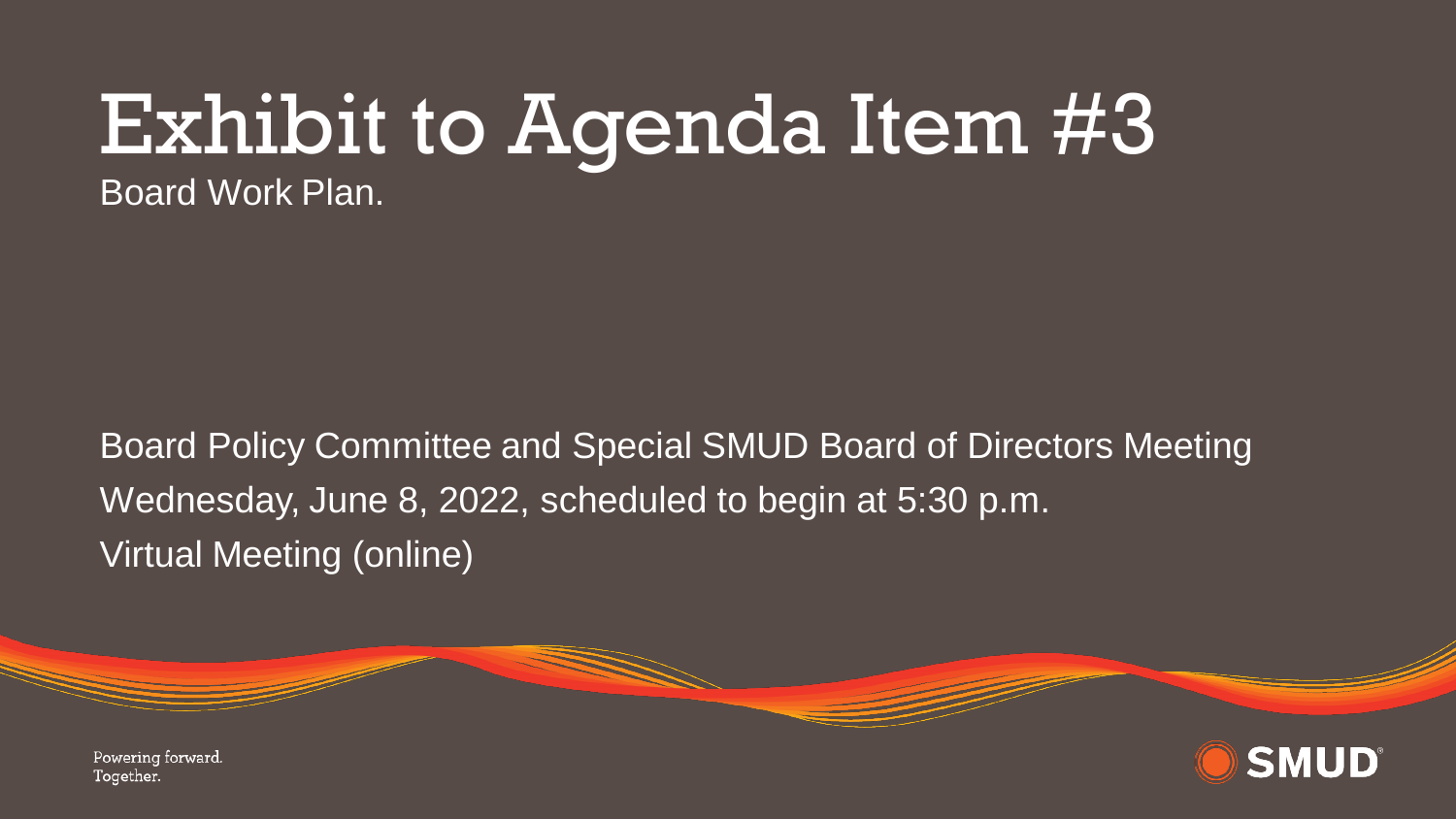## Board Work Plan

| $7 - Jun$  | <b>STRATEGIC</b>           | <b>Green Hydrogen / Biofuel Update</b>                 | L. Anguay        |
|------------|----------------------------|--------------------------------------------------------|------------------|
|            | 5:30pm                     |                                                        |                  |
|            |                            |                                                        |                  |
| 8-Jun      | <b>POLICY</b>              | <b>SD-4 Reliability Monitoring Report</b>              | M. Veloso-Koenig |
|            | 5:30pm                     | <b>Board Policy Review:</b>                            | D. Tamayo        |
|            |                            | <b>GP-8 Board Committee Principles;</b>                |                  |
|            |                            | <b>Work Plan</b>                                       | <b>B.</b> Rose   |
|            |                            |                                                        |                  |
| $14 - Jun$ | <b>FINANCE &amp; AUDIT</b> | <b>Finance Statements</b>                              | L. Limcaco       |
|            | 5:30pm                     | <b>Audit Questions</b>                                 | C. Rogers        |
|            |                            | <b>Make Findings to Continue Virtual Meetings</b>      | L. Lewis         |
|            |                            | <b>Power Supply Costs</b>                              | L. Limcaco       |
|            |                            | <b>CLOSED SESSION: Labor Negotiation</b>               |                  |
|            |                            |                                                        |                  |
| $15 - Jun$ | <b>ERCS</b>                | <b>CEC IRP Regulatory Filing</b>                       | <b>B.</b> Swann  |
|            | 5:30pm                     | <b>CEC RPS Procurement Plan Regulatory Filing</b>      | <b>B.</b> Swann  |
|            |                            | <b>CEC RPS Enforcement/ Compliance Plan Reg Filing</b> | <b>B. Swann</b>  |
|            |                            | <b>EIR Habitat Conservation Plan</b>                   | E. Bacchini      |
|            |                            |                                                        |                  |
| $16 - Jun$ | <b>BOARD</b>               |                                                        |                  |
|            | 5:30 <sub>pm</sub>         |                                                        |                  |



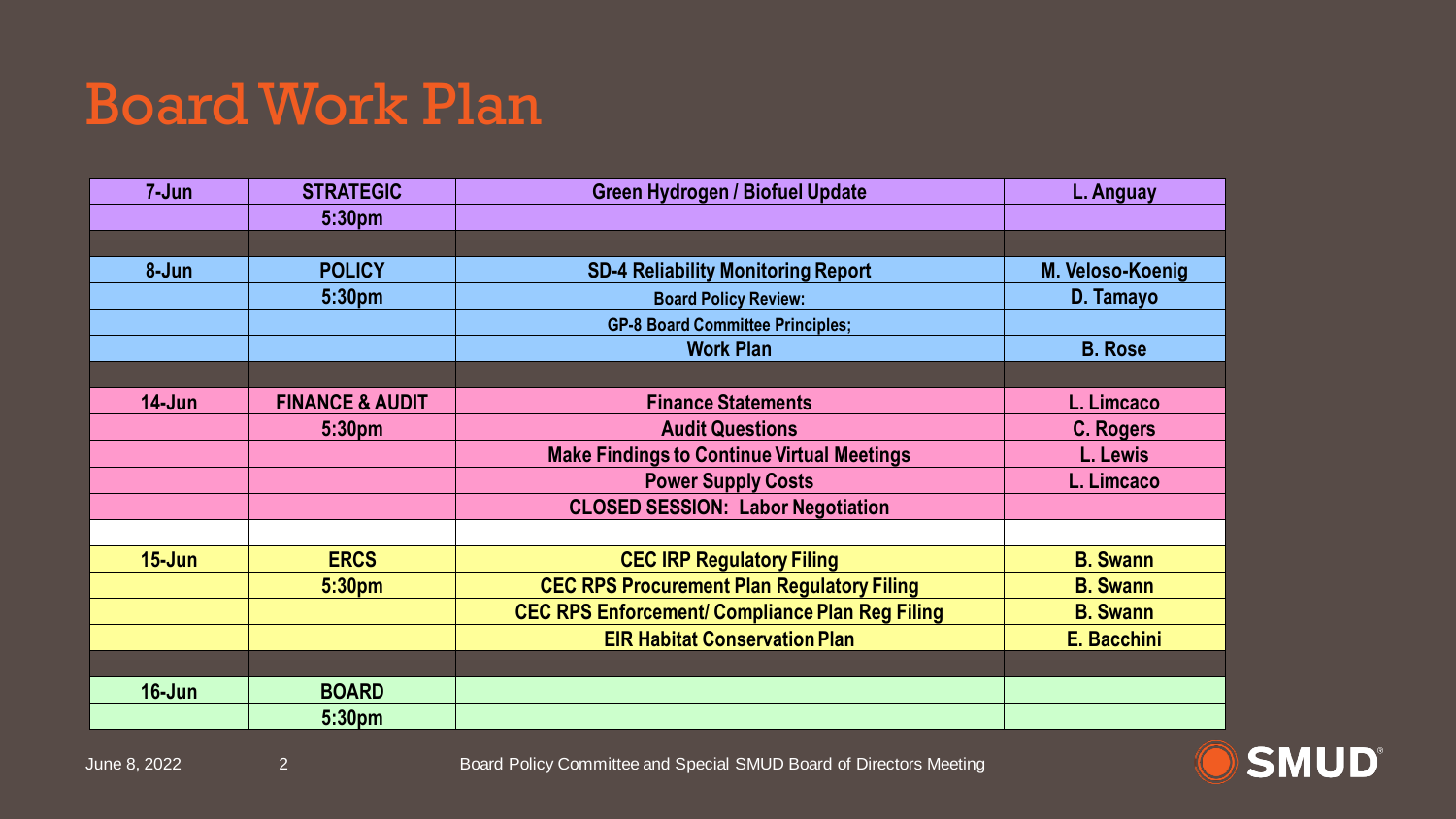| $19 -$ Jul | <b>FINANCE &amp; AUDIT</b> | <b>CANCELLED</b>                         |                  |
|------------|----------------------------|------------------------------------------|------------------|
|            | 5:30pm                     |                                          |                  |
|            | <b>ERCS</b>                | <b>CANCELLED</b>                         |                  |
|            | to follow                  |                                          |                  |
|            |                            |                                          |                  |
| $20 -$ Jul | <b>POLICY</b>              | <b>CANCELLED</b>                         |                  |
|            | 5:30pm                     |                                          |                  |
|            |                            |                                          |                  |
| $21 - Jul$ | <b>BOARD</b>               | <b>Finance Statements</b>                | L. Limcaco       |
|            | 5:30pm                     | <b>Audit Questions</b>                   | <b>C. Rogers</b> |
|            |                            | <b>Power Supply Costs</b>                | L. Limcaco       |
|            |                            | <b>Enterprise Risk Management Update</b> | T. Hoang         |
|            |                            | <b>Work Plan</b>                         | <b>B. Rose</b>   |
|            |                            |                                          |                  |
| 9-Aug      | <b>STRATEGIC</b>           |                                          |                  |
|            | 5:30pm                     |                                          |                  |

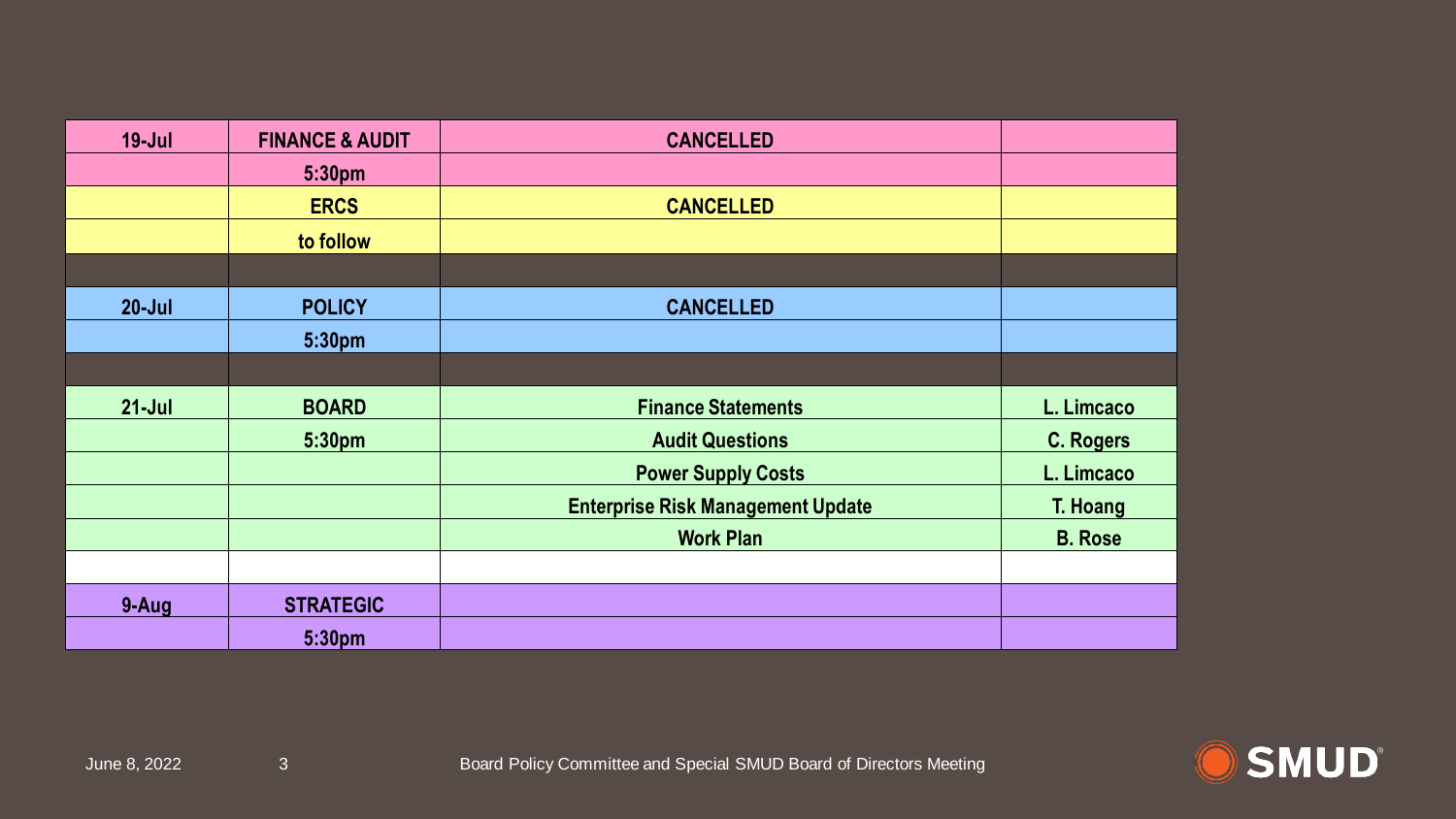| 10-Aug     | <b>POLICY</b>              | <b>Board Policy Review:</b>                                      | D. Tamayo         |
|------------|----------------------------|------------------------------------------------------------------|-------------------|
|            | 5:30pm                     | <b>GP-11 Board Review of Internal Records;</b>                   |                   |
|            |                            | <b>GP-14 External Auditor Relationship;</b>                      |                   |
|            |                            | <b>BL-5 Unity of Control</b>                                     |                   |
|            |                            | <b>Work Plan</b>                                                 | <b>B.</b> Rose    |
|            |                            |                                                                  |                   |
| 16-Aug     | <b>FINANCE &amp; AUDIT</b> | <b>Finance Statements</b>                                        | L. Limcaco        |
|            | 5:30 <sub>pm</sub>         | <b>Audit Questions</b>                                           | C. Rogers         |
|            |                            | <b>Power Supply Costs</b>                                        | L. Limcaco        |
|            |                            | <b>Enterprise Risk Management Update</b>                         | T. Hoang          |
|            |                            | <b>2nd Qarter Procurement Report</b>                             | <b>C. Fallon</b>  |
|            |                            |                                                                  |                   |
| $17 - Aug$ | <b>ERCS</b>                | <b>SD-5 Customer Relations Monitoring Report</b>                 | <b>T. Carlson</b> |
|            | 5:30 <sub>pm</sub>         | <b>SD-15 Outreach and Communications Monitoring Report</b>       | T. Jas            |
|            |                            | <b>Customer Experience Strategy for 2030 Vision Presentation</b> |                   |
|            |                            | <b>Community Impact Strategy for ZCP</b>                         |                   |
|            |                            |                                                                  |                   |
|            |                            |                                                                  |                   |
| 18-Aug     | <b>BOARD</b>               |                                                                  |                   |
|            | 5:30 <sub>pm</sub>         |                                                                  |                   |

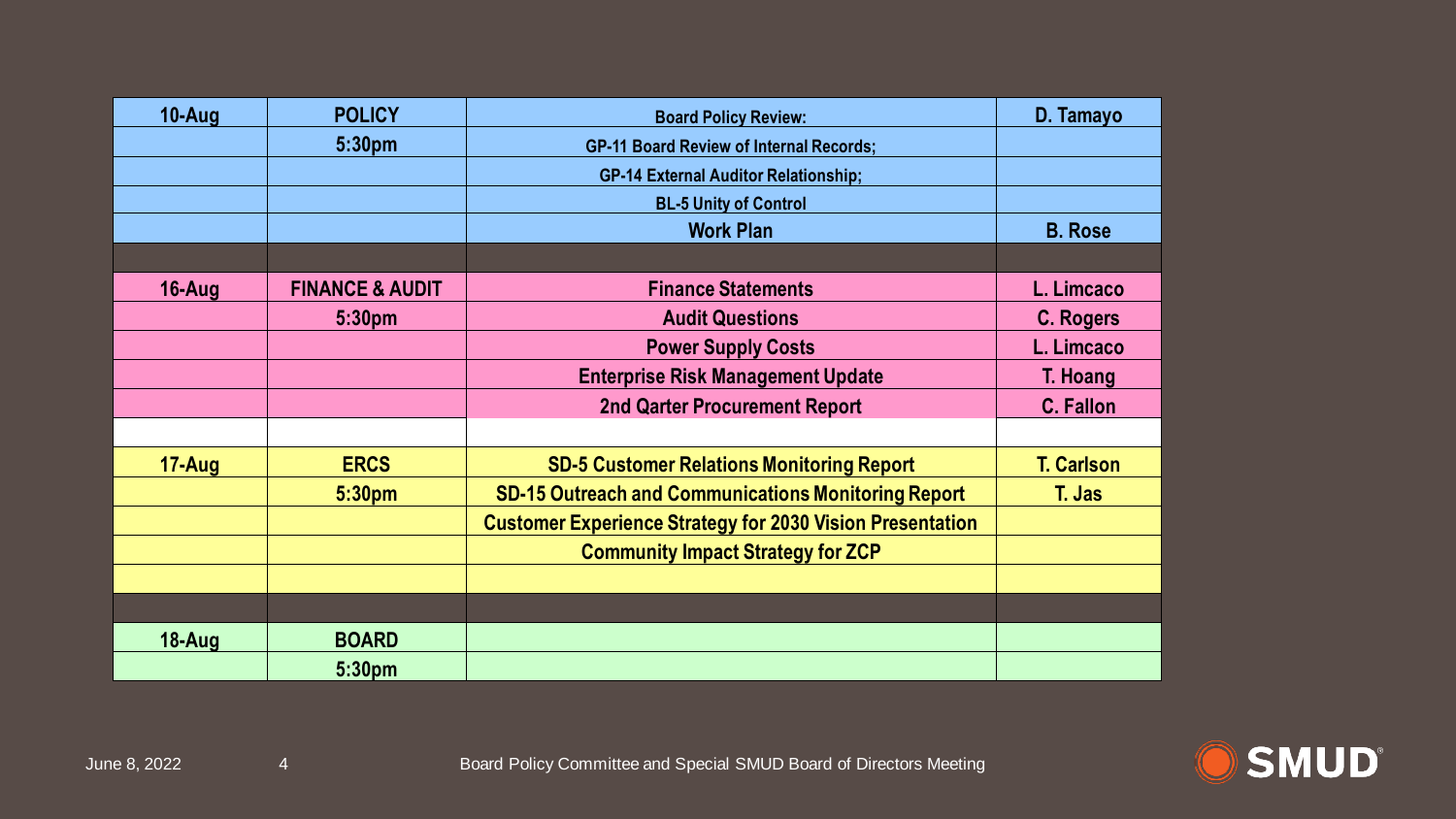| 6-Sep    | <b>STRATEGIC</b>           |                                                        |                  |
|----------|----------------------------|--------------------------------------------------------|------------------|
|          | 5:30pm                     |                                                        |                  |
|          |                            |                                                        |                  |
| 7-Sep    | <b>POLICY</b>              | <b>SD-7 Environmental Leadership Monitoring Report</b> | P. Durham        |
|          | 5:30pm                     | <b>SD-9 Resource Planning Monitoring Report</b>        | <b>B.</b> Swann  |
|          |                            | <b>SD-19 Diversified Business Monitoring Report</b>    | <b>M. Rawson</b> |
|          |                            | <b>SD-10 Innovation Monitoring Report</b>              | R. Huang         |
|          |                            | <b>Board Policy Review:</b>                            | D. Tamayo        |
|          |                            | <b>BL-6 Evaluating the CEO's Performance;</b>          |                  |
|          |                            | <b>BL-7 Delegation to the CEO</b>                      |                  |
|          |                            | <b>Work Plan</b>                                       | <b>B.</b> Rose   |
|          |                            |                                                        |                  |
| $13-Sep$ | <b>FINANCE &amp; AUDIT</b> | <b>Finance Statements</b>                              | L. Limcaco       |
|          | 5:30 <sub>pm</sub>         | <b>Audit Questions</b>                                 | <b>C. Rogers</b> |
|          |                            | <b>Power Supply Costs</b>                              | L. Limcaco       |
|          |                            | <b>Enterprise Risk Management Update</b>               | T. Hoang         |
|          |                            | <b>SD-13 Economic Development Monitoring Report</b>    | J. Bodipo-Memba  |
|          |                            | <b>SD-14 System Enhancement Monitoring Report</b>      | M. Veloso-Koenig |
|          |                            |                                                        |                  |
| 14-Sep   | <b>ERCS</b>                | 2030 Zero Carbon Plan Status Update                    | J. Hribar        |
|          | 5:30pm                     |                                                        |                  |
|          |                            |                                                        |                  |
|          |                            |                                                        |                  |
| $15-Sep$ | <b>BOARD</b>               |                                                        |                  |
|          | 5:30pm                     |                                                        |                  |

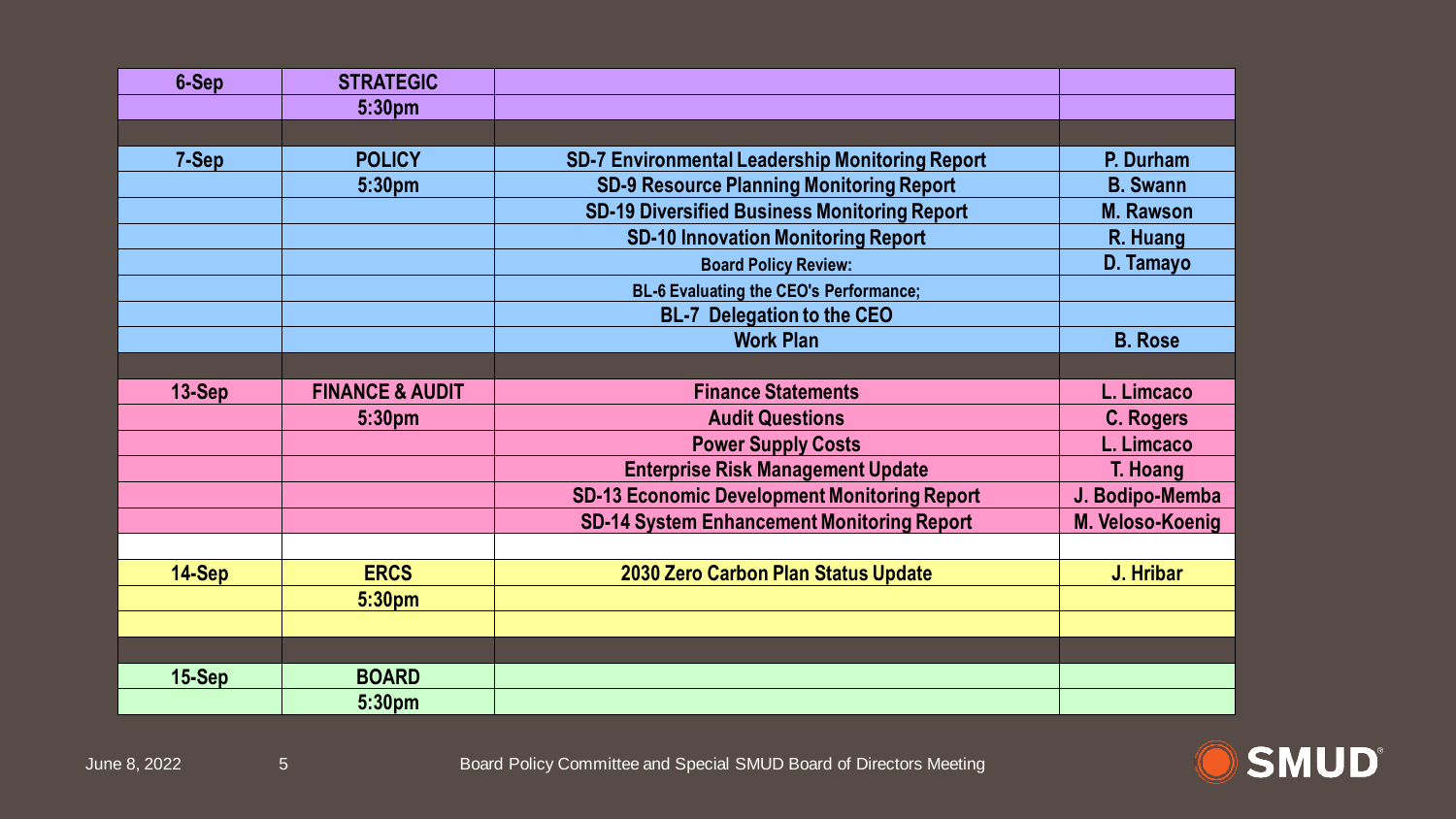| <b>11-Oct</b> | <b>STRATEGIC</b>           |                                                       |                  |
|---------------|----------------------------|-------------------------------------------------------|------------------|
|               | 5:30pm                     |                                                       |                  |
|               |                            |                                                       |                  |
| <b>12-Oct</b> | <b>POLICY</b>              | <b>SD-6 Safety Leadership Monitoring Report</b>       | P. Durham        |
|               | 5:30pm                     | <b>Board Policy Review:</b>                           | D. Tamayo        |
|               |                            | <b>BL-1 Board-CEO Relationship;</b>                   |                  |
|               |                            | <b>BL-2 Board-General Counsel Relationship;</b>       |                  |
|               |                            | <b>BL-3 Board-Internal Auditor Relationship</b>       |                  |
|               |                            | <b>Work Plan</b>                                      | <b>B.</b> Rose   |
|               |                            |                                                       |                  |
| <b>18-Oct</b> | <b>FINANCE &amp; AUDIT</b> | <b>Finance Statements</b>                             | L. Limcaco       |
|               | 5:30pm                     | <b>Audit Questions</b>                                | <b>C. Rogers</b> |
|               |                            | <b>Power Supply Costs</b>                             | L. Limcaco       |
|               |                            | <b>Enterprise Risk Management Update</b>              | T. Hoang         |
|               |                            |                                                       |                  |
| <b>19-Oct</b> | <b>ERCS</b>                | <b>Zero Carbon Energy Solutions Customer Programs</b> | E. Hamzawi       |
|               | 5:30pm                     |                                                       |                  |
|               |                            |                                                       |                  |
| <b>20-Oct</b> | <b>BOARD</b>               |                                                       |                  |
|               | 5:30pm                     |                                                       |                  |